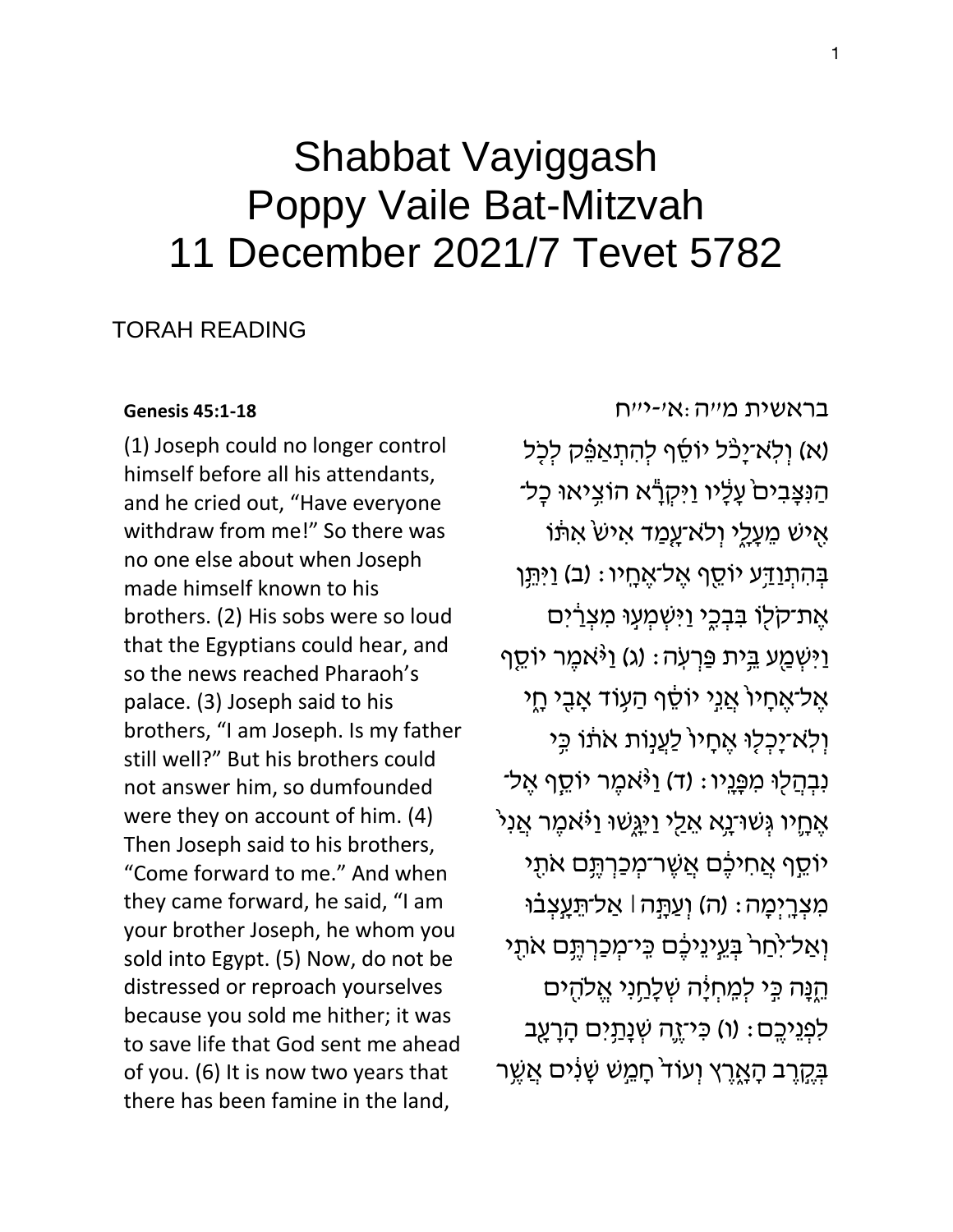and there are still five years to come in which there shall be no yield from tilling. (7) God has sent me ahead of you to ensure your survival on earth, and to save your lives in an extraordinary deliverance. (8) So, it was not you who sent me here, but God; and He has made me a father to Pharaoh, lord of all his household, and ruler over the whole land of Egypt. (9) "Now, hurry back to my father and say to him: Thus says your son Joseph, 'God has made me lord of all Egypt; come down to me without delay. (10) You will dwell in the region of Goshen, where you will be near me—you and your children and your grandchildren, your flocks and herds, and all that is yours. (11) There I will provide for you—for there are yet five years of famine to come—that you and your household and all that is yours may not suffer want.' (12) You can see for yourselves, and my brother Benjamin for himself, that it is indeed I who am speaking to you. (13) And you must tell my father everything about my high station in Egypt and all that you have seen; and bring my father here with all speed." (14) With that he embraced his brother Benjamin around the neck and wept, and

אֵין־חָרָישׁ וְקָצִיר: (ז) וַיִּשְׁלָחֵנִי אֱלֹהִיםׂ לִפְנֵיכֶם לָשָׂוּם לָכֶם שְׁאֵרֻית ּבָּאֶרֶץ וּלְהַחֲיָוֹת לָכֶם לִפְלֵיטָה גְּדֹלֶה׃ (ח) וְעַתָּ֫ה לְאֹ־אַתֶּٔם שְׁלַחְתֶּם אתִי הֵנָּה כֻּי הָאֱלֹהֶים וַיְשִׂימֵٰנֵי לְאָ<del>ֹ</del>ב לְפַרְעֹׁה וּלְאָדוֹן לְכְל־בֵּיתוֹ וּמשֵׁל בְּכָל־אֶרֶץ מִצְרָיִם: (ט) מַהֲרוּ <u>וַ</u>עֲלָוּ ֹאֶל־אָבִי ֿוַאֲמַרְתֶּם אֵלָיו כָּה אָמַר בִּנְךָ יוֹסֵׁף שָׂמַנִי אֱלֹהֶים לְאָדָוֹן לְכָל־ מִצְרֶיִם רְדָה אֵלַי אַל־תַּעֲמִד: (י) וְיָשַׁבְתָּ בְאֶרֶץ־גֹּשֶׁן וְהָיָיתָ קָרוֹבֹ אֵלַי אַתָּה וּבְנֶיךָ וּבְנֵי בָנֶיךָ וְצֹאנְךָ וּבְקָרְךָ ֿוְכָל־אֲשֶׁר־לֶךָ : (יא) וְכִלְכַּלְתֵּי אִתְךֹּ ֿשָׁם כִּי־עֶוֹד חָמֵ֥שׁ שָׂנֻים רָעֶב פֶּן־ ּתִּנְרֵשׁ אַתֲה וּבֵיתְךָּ וְכָל־אֲשֶׁר־לָךָ ּ יב) וְהִגְּה עֵינֵיכֶם רֹאוֹת וְעֵינֵי אָחָי ֹבִנְיָמֶין כִּי־פֻי הַמְדַבֵּר אֲלֵיכֶם : (יג) וְהִגַּדְתֶּם לְאָבִ֫י אֶת־כָּל־כְּבוֹדִי בִּמְצְרַיִּם וְאֶת כָּל־אֲשֱר רִאִיתֱם ּוּמִהַרְתֶֶּם וְהֹוֹרַדְתֶּם אֶת־אָבֶי הֵנָּה יד) וַיִּפֶּל עַל־צַוְארֵי בִנְיָמֵן־אָחֻיו) ֿוַיֵּבְדְ וּבִּ֫נְיָמִ֫ו בָּבֻה עַל־צַוָּארָיו : (טו) וַיְנַשֵּׁק לְכָל־אֶחֶיו וַיֵּבְדָ עֲלֵהֱם וְאַחֲרֵי ֹכֶּן דִּבְרָוּ אֶחֶיו אִתְּוֹ: (טז) וְהַקָּל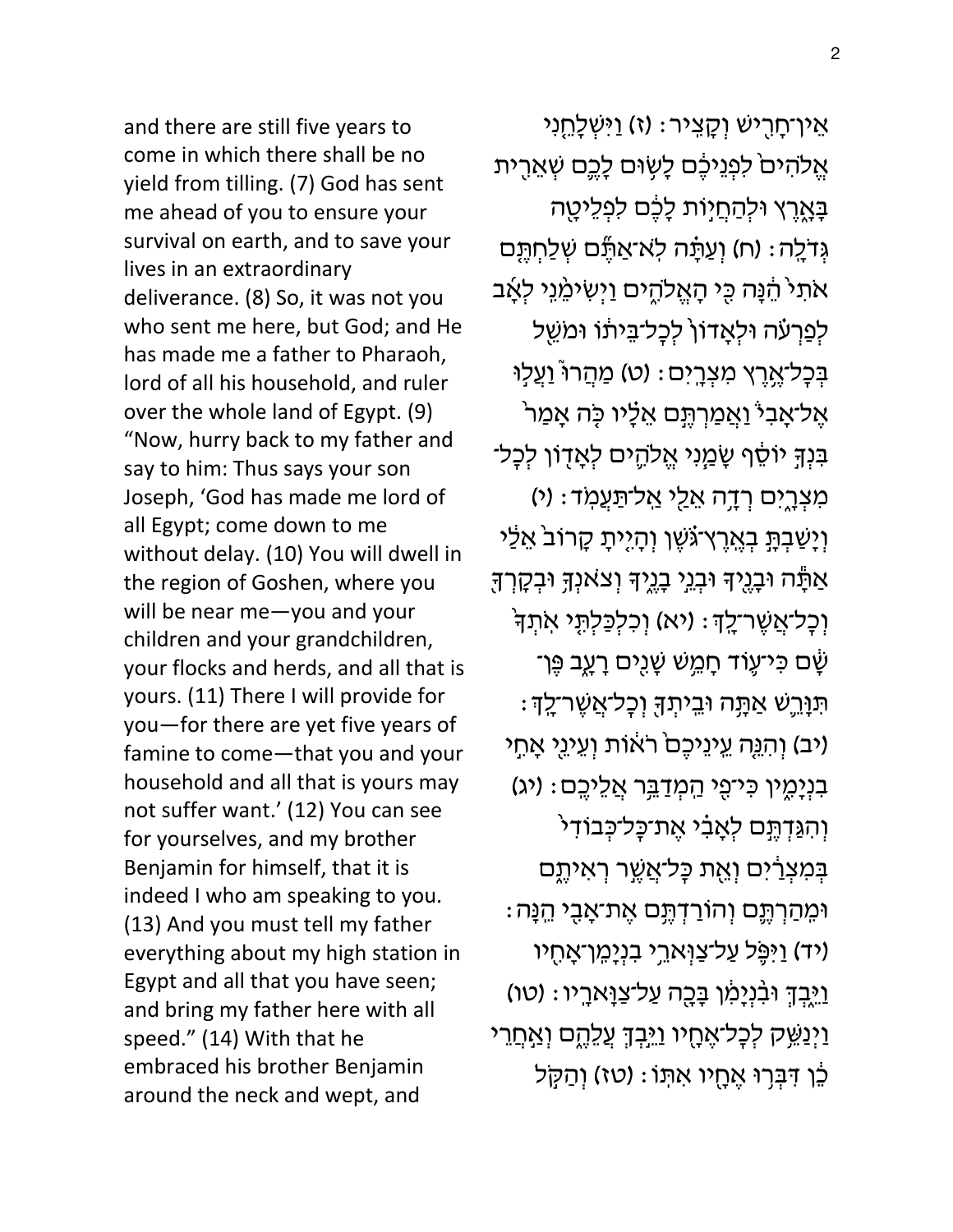Benjamin wept on his neck. (15) He kissed all his brothers and wept upon them; only then were his brothers able to talk to him. (16) The news reached Pharaoh's palace: "Joseph's brothers have come." Pharaoh and his courtiers were pleased. (17) And Pharaoh said to Joseph, "Say to your brothers, 'Do as follows: load up your beasts and go at once to the land of Canaan. (18) Take your father and your households and come to me; I will give you the best of the land of Egypt and you shall live off the fat of the land.'

נִשְׁמַע בֵּית פַּרְעֹה לֵאמֹר בָּאוּ אֲחֵי יֹוֹסֵף וַיִּיטַבֹּ בְּעֵינֵי פַרְעֹה וּבְעֵינֵי עֲבָדֶיו : (יז) וַיֶּאמֶר פַּרְעֹה אֶל־יוֹסֵף ּאֱמָׂר אֶל־אַחֶיךָּ זָאת עֲשֶׂוּ טַעֲנוּׂ אֶת־ בְּעְיִרְכֶ֖ם וּלְכוּ־בָאוּ אַרְצָה כְּנָעַן : (יח) ּוּקְחָוּ אֶת־אֲבִיכֶם וְאֶת־בָּתֵיכֶם וּבָאוּ אֵלֶי וְאֶתְּנָה לָכֶם אֶת־טוּבֹ אֱרֶץ ּמְצְרַיִּם וְאִכְלִוּ אֵת־חֱלֵב הָאֶרֵץ:

## MAFTIR

### **[Genesis 47:25-27](https://www.sefaria.org/Genesis.47.25-27)**

(25) And they said, "You have saved our lives! We are grateful to my lord, and we shall be serfs to Pharaoh." (26) And Joseph made it into a land law in Egypt, which is still valid, that a fifth should be Pharaoh's; only the land of the priests did not become Pharaoh's. (27) Thus Israel settled in the country of Egypt, in the region of Goshen; they acquired holdings in it, and were fertile and increased greatly.

[בראשית](https://www.sefaria.org/Genesis.47.25-27) [מ״ז:כ״ה-כ״ז](https://www.sefaria.org/Genesis.47.25-27) (כה) וַיֹּאמְרָוּ הֶחֱיִתָֽנוּ נִמְצָא־חֵן : בְּעֵינֵי אֲדֹנִי וְהָיִינוּ עֲבָדֶים לְפַרְעָׂה (כו) וַיְיֶשֶׂם אֹתָהּ יוֹסֵיף לְחֹק<sup>ָּ</sup> עַד־הַיּּוֹם הַ אֶה עַל־אַדְמַ*ֶּ*ת מִצְרֵיִם לְפַרְעָה לַחֶמֶשׁ רַק אַדְמַת הַכְּהֲנִים לְבַדָּם לְא הָיְתָה לְפַרְעְה: (כז) ו<u>ַי</u>ְּשֶֽב יִשְׂרָאֶל בְּאֶרֶץ מִצְרֵיִם בְּאֱרֶץ גֶּשֶׁן ּוַיֵּאָחֲזָוּ בָה וַיִּפְרִוּ וַיִּרְבָּוּ מְאָד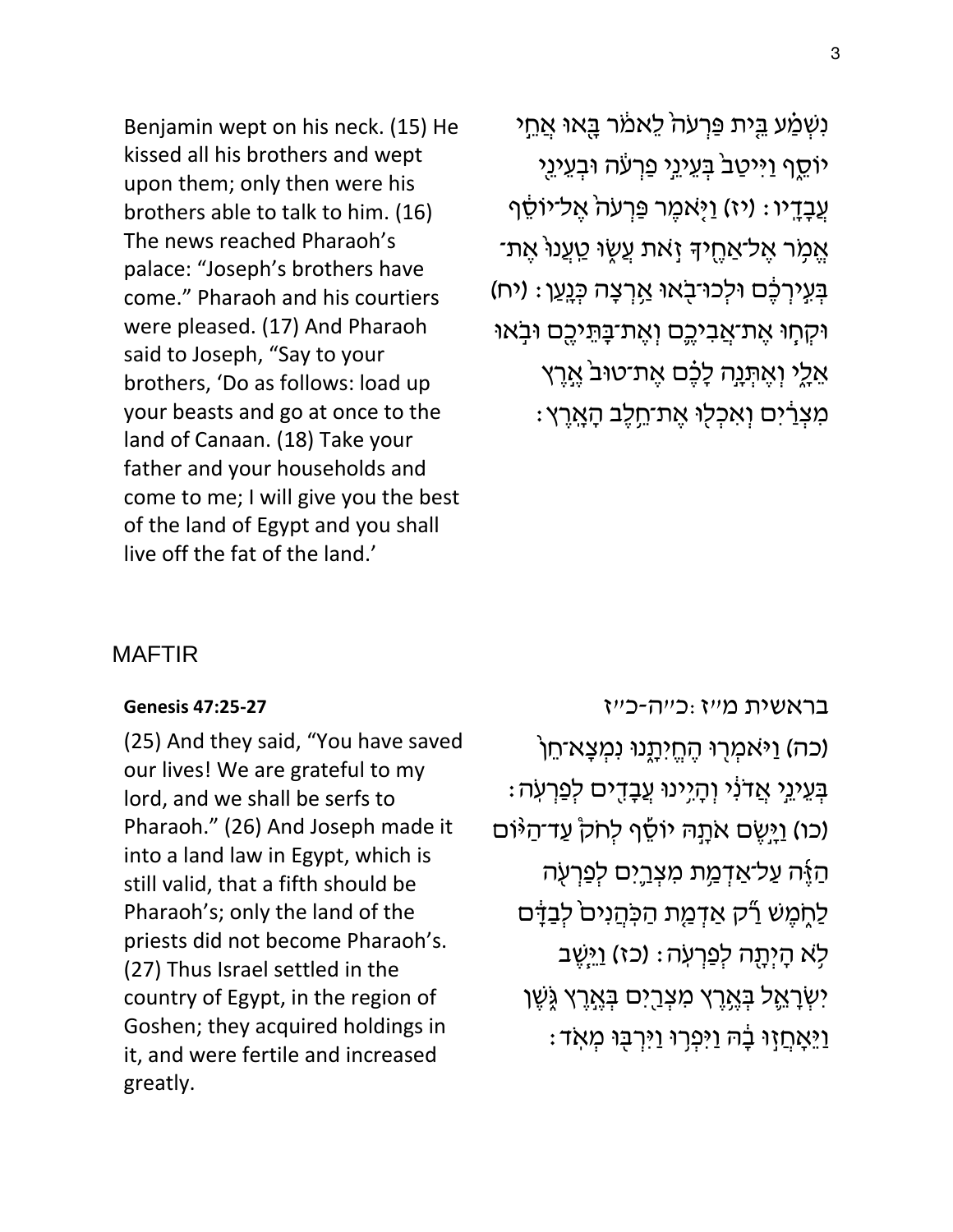Much later, in the third year, a the word of the Eternal one came to Elijah: "Go, appear before Ahab; then I will send rain upon the earth." After hearing this, Elijah set out to appear before Ahab.

The famine was severe in Samaria. Ahab had summoned Obadiah, the steward of the palace. (Obadiah revered the Eternal One greatly. When Jezebel was killing off the prophets of the Eternal One, Obadiah had taken a hundred prophets and hidden them, fifty to a cave, and provided them with food and drink.)

And Ahab had said to Obadiah, "Go through the land, to all the springs of water and to all the wadis. Perhaps we shall find some grass to keep horses and mules alive, so that we are not left without beasts." They divided the country between them to explore it, Ahab going alone in one direction and Obadiah going alone in another direction. Obadiah was on the road, when Elijah suddenly confronted him. [Obadiah] recognized him and flung himself on his face, saying, "Is that you, my lord Elijah?"

"Yes, it is I," he answered. "Go tell your lord: Elijah is here!" But he said, "What wrong have I done, that you should hand your servant over to Ahab to be killed?

As the Eternal One your God lives, there is no nation or kingdom to which my lord has not sent to look for you; and when they said, 'He is not here,' he made that kingdom or nation swear that you could not be found. And now you say, 'Go tell your lord: Elijah is here!'

When I leave you, the spirit of the Eternal One will carry you off I don't know where; and when I come and tell Ahab and he does not find you, he will kill me. Yet your servant has revered the Eternal One from my youth.